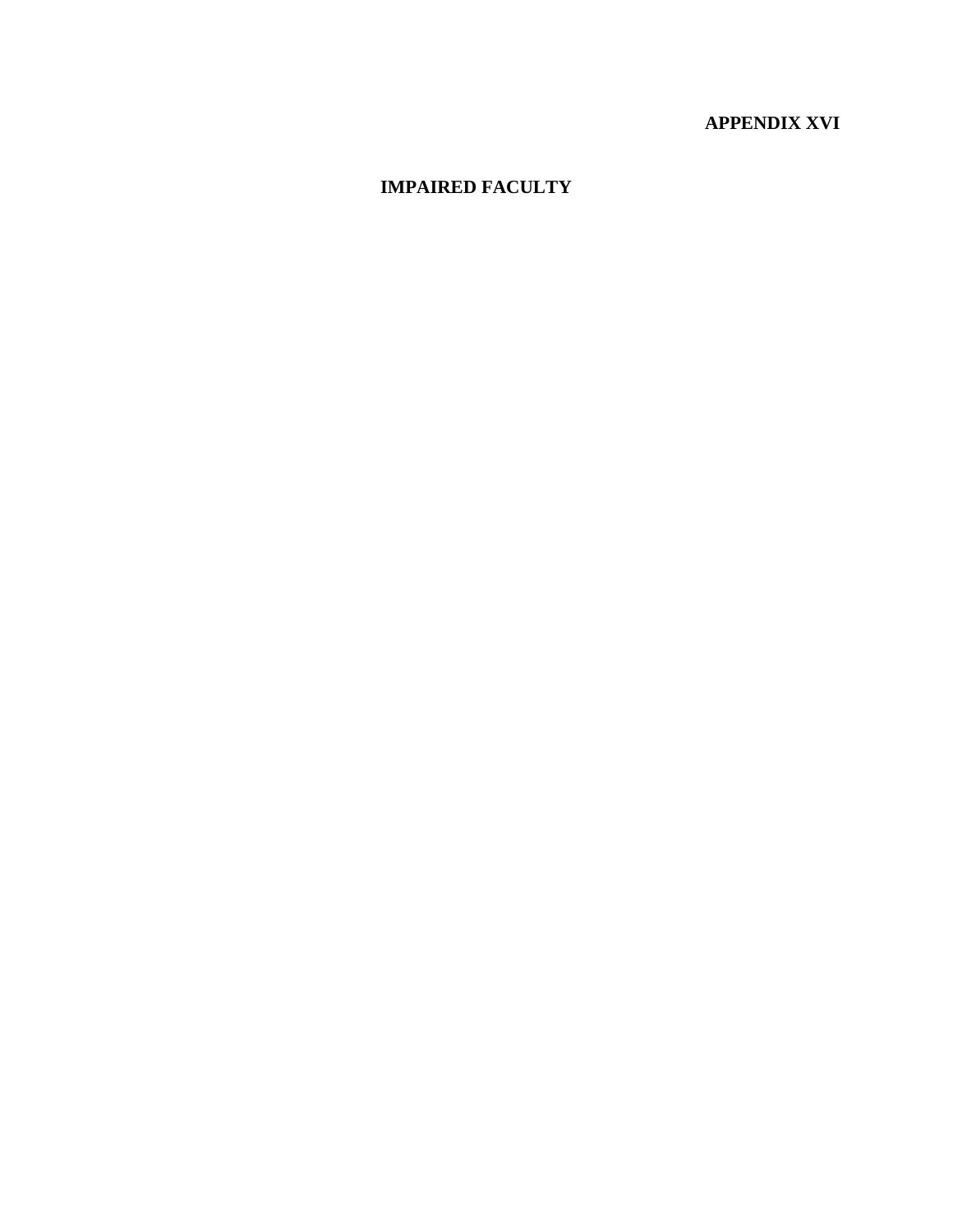# **IMPAIRED FACULTY**

## **PURPOSE**

To set Morehouse School of Medicine (MSM) policy in the event of impairment of faculty members and provide assistance to impaired faculty members.

## **ACCOUNTABILITY**

Under direction of the president, the dean and Senior Vice president for Academic Affairs shall ensure compliance with this policy, including establishment of a Faculty Assistance Committee (FAC).

# **POLICY**

- It is the policy of MSM to assist impaired faculty (as defined below), while maintaining a balance between individual rights and the School's duty to safeguard the public health and effectively discharge its mission.
- 2. Definition of Impaired Faculty

An impaired faculty member is one who, because of alcohol or other drugs of abuse, mental disorder, or other medical disorders, is unable to participate within the MSM community with requisite skill and safety. Signs and symptoms of such impairment could include, but are not limited to, a pattern of the following:

- negative changes in performance of assigned duties
- frequent or unexplained absences and/or tardiness from School responsibilities
- frequent or unexplained illnesses or accidents
- significant inability to contend with routine difficulties and take action to overcome them
- unusual or inappropriate behavior
- violations of law, including citations for driving while impaired
- Impairment in a faculty member, which may be due to alcohol or other substances of abuse, and other forms of mental and physical disorders, adversely affects all aspects of the MSM mission. These disorders may impair work performance and/or the provision of patient care. Physical and mental disorders and alcohol and other drug dependencies are often treatable diseases. MSM is committed to the rehabilitation of all impaired faculty members, whenever possible.
- The FAC is only one of several options available to MSM and its faculty for identifying impaired faculty members and referring them for evaluation and/or treatment, and is meant to be utilized in concert with existing resources and other appropriate procedures, which may include disciplinary action and leaves of absences.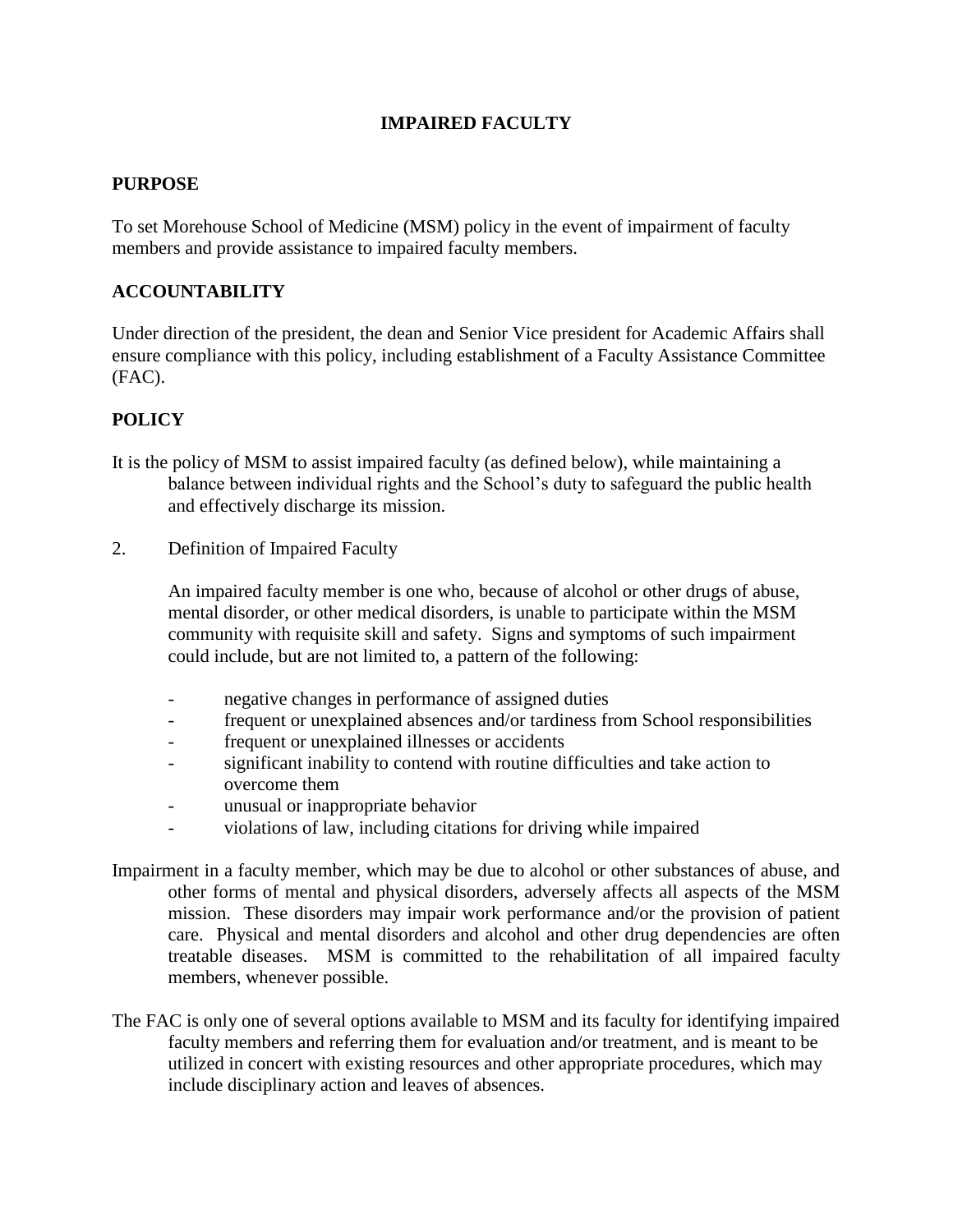A summary of this policy and the assistance available through the FAC and other existing resources shall be incorporated into faculty handbooks, school catalogs, and faculty orientation programs.

General Functions of the Faculty Assistance Committee:

A. Publicizing the Faculty Assistance Program

The FAC shall annually publish and disseminate to faculty members and administrators a statement summarizing the MSM's Faculty Assistance Policy, including the names, location and telephone numbers of the members of the committee to whom reports of possible impairment are to be made, and description of other school resources for dealing with impairment. The Committee shall ensure that a statement regarding the Faculty Assistance Program is incorporated into the Faculty Handbook, school catalogs, and faculty orientation programs, and that campus forums on alcohol, other drugs of abuse, and other forms of impairment include reference to the Faculty Assistance Program.

B. Advocacy for Preventive Activities

The FAC may develop and recommend to the administration preventive strategies and activities aimed at faculty members.

C. Assessment of Reports of Impairment

Sources of referrals and reports concerning faculty impairment may include but are not limited to the following:

- Self-referral
- Students, colleagues, spouse, other family members
- Faculty Assistance Committee
- MMA and affiliated health care facilities
- **Patients**
- deans, department chairpersons and other staff of the School
- Health professionals with knowledge of the faculty member from other treatment programs, especially when the faculty member has failed to follow or complete the previous program.
- D. Submission of Annual Reports to the dean

The FAC shall submit an annual report to the dean. The report will summarize the activities of the FAC (referring to individuals by case number only), report on the status of individuals under Committee supervision or monitoring, and make

recommendations for improving the Faculty Assistance Program. The Committee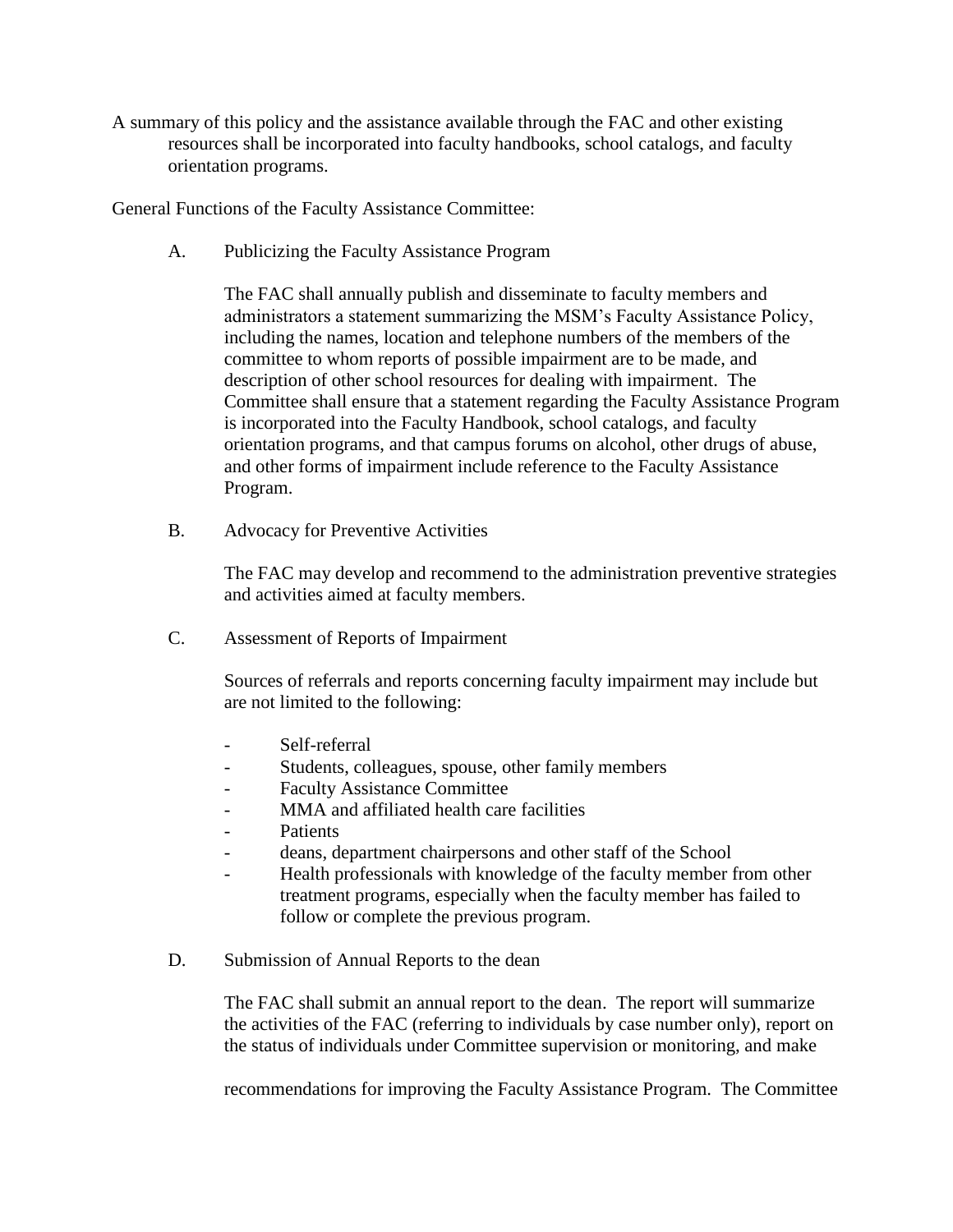chairperson is responsible for the preparation and submission of the report.

The FAC shall have the following basic functions with respect to Impaired Faculty:

- assessment of allegations of impairment;
- presentation of concerns to identified faculty;
- referrals for diagnosis and treatment;
- monitoring of impaired faculty as outlined in section 13F below, until final disposition;
- referral of faculty members who are not cooperative with the Committee process or are non-compliant with assessment, evaluation, or treatment to the dean;
- at the request of the impaired faculty member, assessment, in coordination with the Office of Risk Management, of whether reasonable accommodations should be made that would allow the referred faculty member to perform the essential functions of the job (where there appears to be no direct threat to patient safety)
- It is the responsibility of the faculty member's immediate supervisor and/or Department/Unit Head to immediately inform both Human Resources and the Office of the dean of his/her knowledge of suspected or admitted impairment by the faculty member.
- After receipt of the notification, the dean must appoint one FAC faculty member to receive and act on reports of faculty impairment. One or more of the Committee members shall have expertise in mental health and substance abuse disorders.
- Where there is credible evidence that an incident may involve a violation of federal, state or local law, the Office of Risk Management will be consulted by the FAC (see below) to determine whether there is an affirmative duty to report that violation.
- Every reasonable effort will be made to preserve the confidentiality of all referred faculty members and of the individuals making referrals.
- All FAC work involving the above functions shall be identified by a case number rather than the individual's name, except for the first report, wherein a case number is assigned.

FAC Referral and Process for Impaired Faculty

- A. The FAC shall consider reports of behavior or incidents that may be indicative of impairment that occur both within as well as outside the School's premises.
- B. The FAC is responsible for the preliminary assessment of the validity of reports and referrals made to it prior to presenting its concerns to the faculty member. Further assessment may include referral of the faculty member for a clinical evaluation.
- C. Presentation of Concerns to Identified Faculty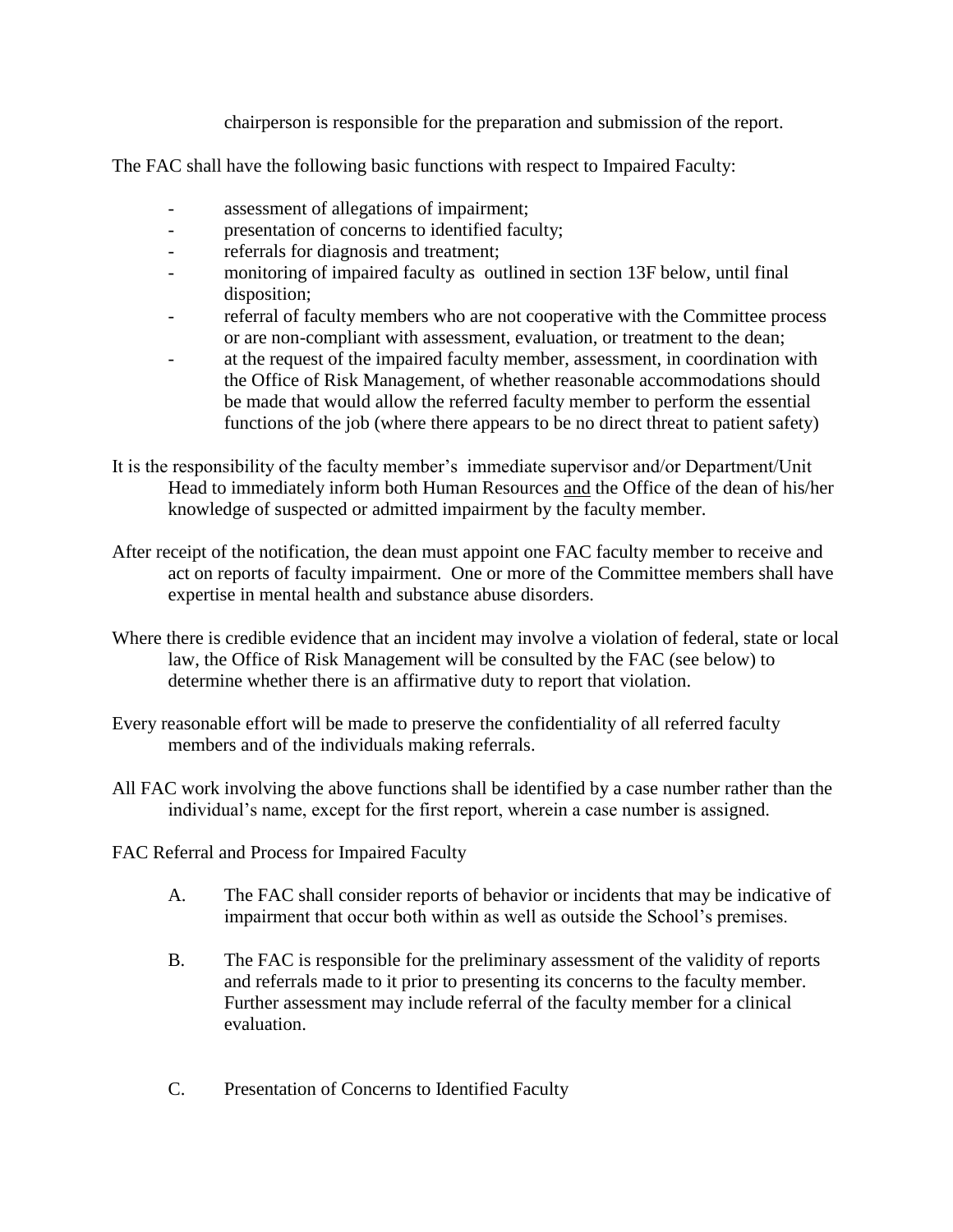Once the FAC has concluded that there is a high likelihood of impairment in a referred faculty member, two members of the Committee shall be selected to privately present the Committee's concerns to the faculty member. Where appropriate, individuals possessing first-hand experience with the faculty member's impaired behavior or status shall be asked to voluntarily take part in the presentation of concerns to the faculty member. All members of the FAC who will perform interventions must have received specialized training in handling such presentations (intervention training), in accordance with standard intervention techniques utilized in mental health and substance abuse disorders.

- D. Four possible outcomes of the initial presentation are:
	- i. The presenters conclude that, based on additional information given them by the referred faculty member, there are no grounds for believing that the faculty member is impaired and no intervention is required.
	- ii. Further assessment and/or additional information is required.
	- iii. The faculty member is convinced of the need for help and assents to cooperate in an appropriate treatment program; the presenters will begin the referral process for evaluation and treatment.
	- iv. The faculty member resists help. The presenters shall report back to the FAC that shall refer the faculty member to the dean. The dean, after his/her own assessment of the available information, may make additional attempts to get the faculty member into treatment. If the dean is convinced that the faculty member is impaired and the faculty member continues to refuse treatment, then the dean shall initiate the appropriate steps to dismiss the faculty member from the Institution in accordance with the procedures specified in the Faculty By-Laws.
- E. Referral for Assessment, Diagnosis and Treatment

The FAC shall refer faculty members for clinical evaluation to those resources identified by the Committee as appropriate. Referred faculty members may, however, be allowed to choose an approved resource from among those identified by the FAC or utilize an alternative resource that meets the Committee's approval, and with whom the referred faculty member has no pre-existing relationship. A specially trained professional at the resource shall evaluate each referred faculty member, and, after obtaining the faculty member's written consent, shall report to the Committee that faculty member is or is not cooperating with the recommended treatment program, which may be outpatient or inpatient. The "Consent to Records Release" form (Exhibit 1) shall be used for faculty consent. Any refusal to sign the "Consent to Records Release" form should be carefully documented by the Committee.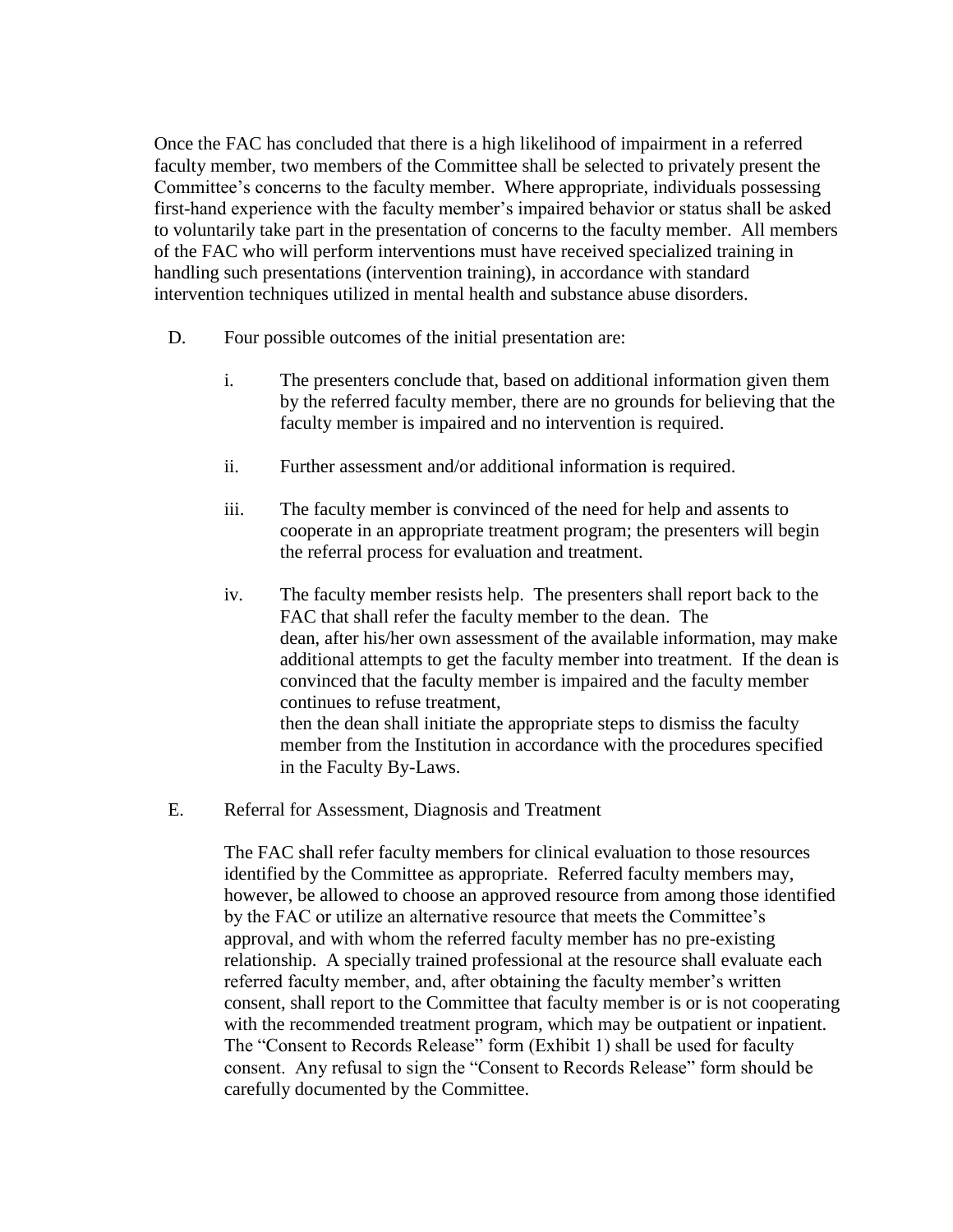### **Monitoring of Impaired Faculty**

When a faculty member is enrolled in a treatment program, the FAC may delegate the monitoring function to the treatment program, and, in that event, shall receive regular reports on whether the faculty member is cooperating with the program.

When monitoring has been delegated to the treatment program, the faculty member shall be required to sign a Release of Information form permitting the treatment provider to provide relevant information to the Committee, i.e. whether faculty member is cooperating with the program, drops out of treatment, relapses or shows other evidence of deterioration liable to result in significant functional impairment. When attempts at rehabilitation fail or are ineffective, continued impairment of the Faculty Member may be sufficient grounds for disciplinary action, including dismissal. Such discipline, if any, shall be taken in conjunction and in compliance with all applicable State and Federal laws.

The FAC shall determine in each case the appropriate duration of monitoring. Monitoring by the Committee may need to be maintained in some cases for an indefinite period, or until the faculty member leaves MSM.

A faculty member on medical leave of absence, granted pursuant to existing MSM policies and practices because of an impairment that is being monitored by the FAC, should be considered for reinstatement by the School administration only after consultation with the Committee. The FAC's recommendation in this regard will be based upon the current evaluation by the faculty member's treatment provider(s) and any independent evaluation requested by the Committee. Such reinstatement, if any, will be considered in conjunction and in compliance with all applicable State and Federal Laws.

#### State Assistance Program

In the event that the impairment of a clinical faculty member imposes a risk for patient care or other damage to the business reputation of MSM, that faculty member may be referred to the appropriate state assistance program. Clinical practice privileges may be suspended immediately pursuant to School procedures. If the FAC decides that a faculty member should be referred to a state program for monitoring purposes and the faculty member refuses to give consent, the dean shall be informed and shall decide what action to take.

#### Consent to Records Release

The "Consent to Records Release" form (Exhibit 1) shall be used when the FAC decides to seek release of information from a faculty member's treatment program or refer a faculty member to a state program, or both. Any refusal by a faculty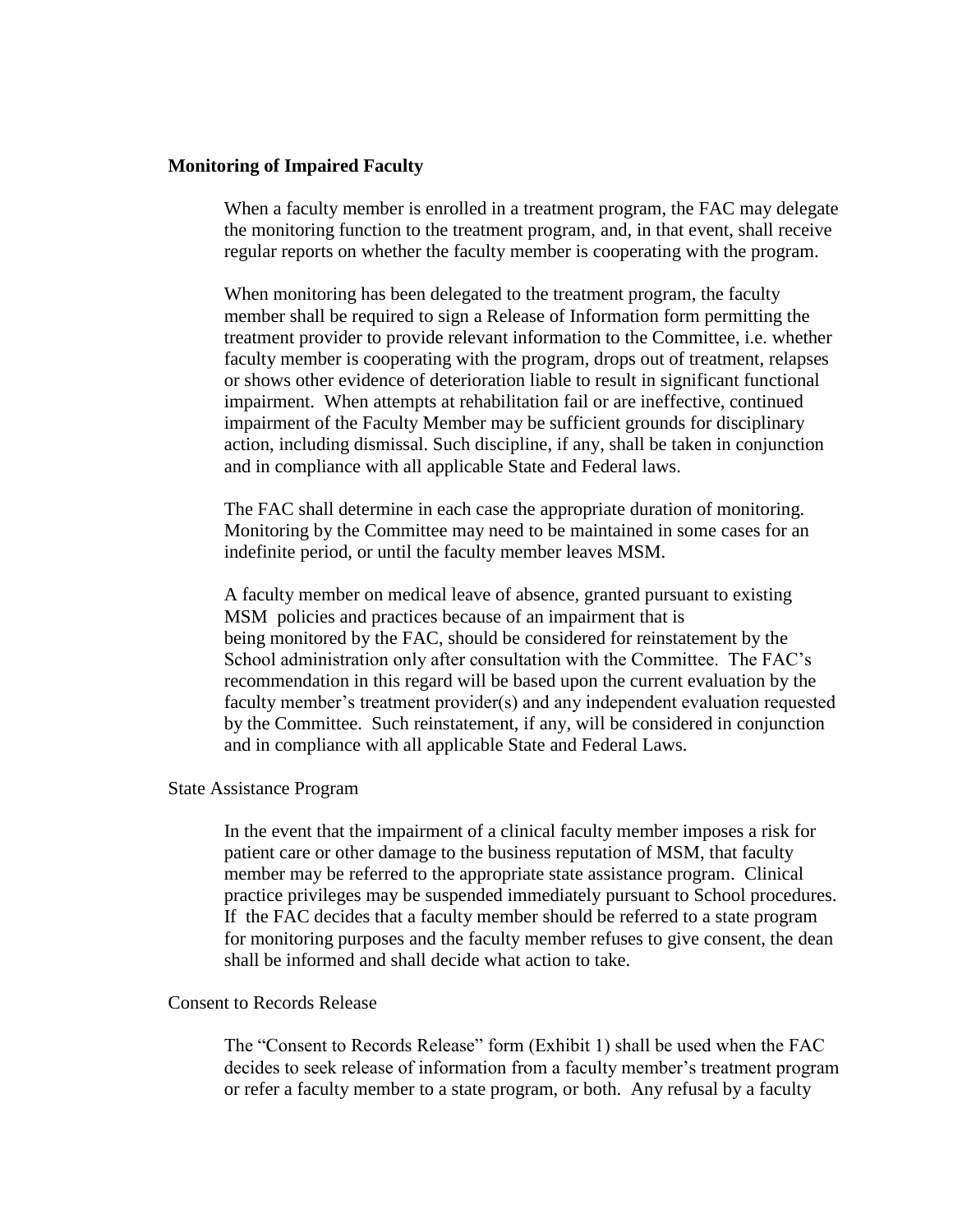member to sign the "Consent to Records Release" form should be carefully

documented by the FAC and reported to the dean, who may initiate appropriate steps to dismiss the faculty member from the Institution in accordance with procedures specified in the Faculty By-Laws.

I. Urine and/or blood testing for drugs

There shall be no mandatory or routine use of urine or blood testing for drugs. However, testing may be performed upon the request of the FAC or by the selected treatment program under specific circumstances. The FAC may recommend drug testing to a faculty member to help rule out the existence of substance abuse problems. Routine drug testing may be used to verify a drug-free state during treatment and as part of the follow-up and monitoring after the conclusion of formal therapy. Written consent from the faculty member is required prior to urine and/or blood testing for drugs. (See Exhibit II, "Impaired Faculty Member's Consent/Declination of Consent for Drug Testing").

Where there is reason to believe a substance abuse problem exists and the faculty member refuses to submit to drug testing, the School reserves the right to take disciplinary action or other action as may be deemed appropriate to protect the health and safety of patients and other employees, in conjunction and in compliance with all applicable State and Federal laws.

J. Confidentiality

The FAC shall make every effort to maintain the confidentiality of referred individuals within the constraints imposed by its mandate described above. Except for the first report wherein a case number is assigned to the referred faculty, only case numbers shall be used. Files involving impaired faculty shall be stored under lock, separately from personnel records.

K. Record Retention.

Inactive files and files of faculty who have left the School shall be sealed and stored separately. If a faculty member is referred to a state assistance program, the appropriate files shall be shared with that program with the faculty member's consent, and a notation of the transfer kept at the School. Where allegations are made and found to be without merit, all records shall be destroyed except for a note that an allegation was made on a certain date and found to be without merit on a certain date.

14. This policy shall be read in conjunction with all other Institutional policies.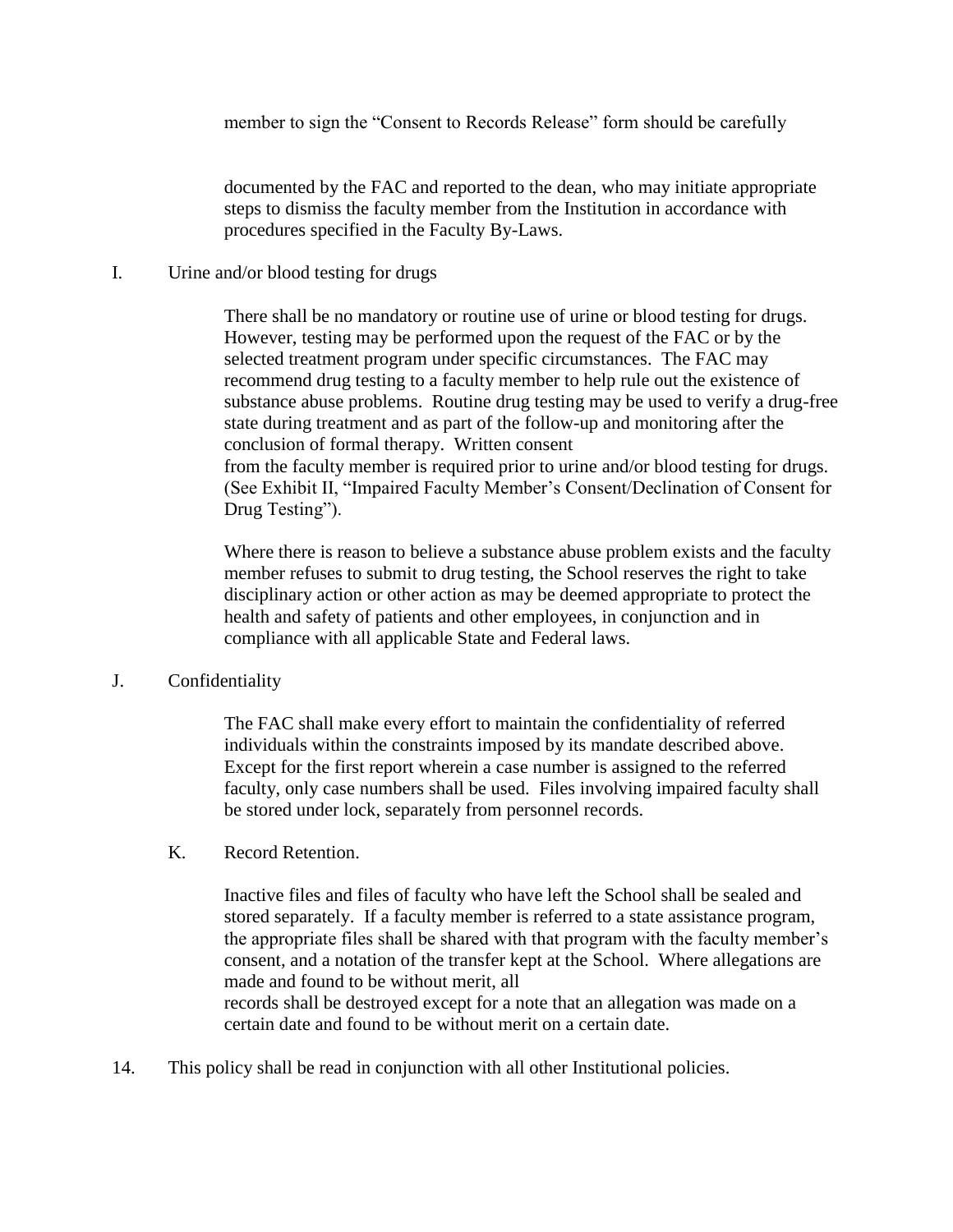### **EXHIBIT I**

TO:  $\qquad \qquad \qquad$  [identify specific provider]

## **AUTHORIZATION AND CONSENT TO RECORDS RELEASE**

I hereby authorize disclosure of any and all information and related documents, including, but not limited to, treatment, medical (including psychological and psychiatric) and/or assessment records and reports, and correspondence to and/or from other treatment and medical professionals, to Morehouse School of Medicine Faculty Assistance Committee in care of \_\_\_\_\_\_\_\_\_\_\_\_\_\_\_\_\_\_\_\_\_ at 720 Westview Drive, S.W, Atlanta, Georgia 30314

A photocopy or facsimile copy of this authorization is expressly authorized by the undersigned, and your cooperation in furnishing the requested information is solicited.

\_\_\_\_\_\_\_\_\_\_\_\_\_\_\_\_\_\_\_\_\_\_\_\_\_\_\_\_\_\_\_\_\_\_\_\_ \_\_\_\_\_\_\_\_\_\_\_\_\_\_\_\_\_\_\_\_\_\_\_

\_\_\_\_\_\_\_\_\_\_\_\_\_\_\_\_\_\_\_\_\_\_\_\_\_\_\_\_\_\_\_\_\_\_\_ \_\_\_\_\_\_\_\_\_\_\_\_\_\_\_\_\_\_\_\_\_\_\_

This  $\_\_\_\_\_\_\_\_\_\_\_\_\_\_\_\_\.\_200\_\_\_\.\_$ 

Signature of Faculty Member Date

\_\_\_\_\_\_\_\_\_\_\_\_\_\_\_\_\_\_\_\_\_\_\_\_\_\_\_\_\_\_\_\_\_\_\_

Type/Print Faculty Member's Name

Witness Date